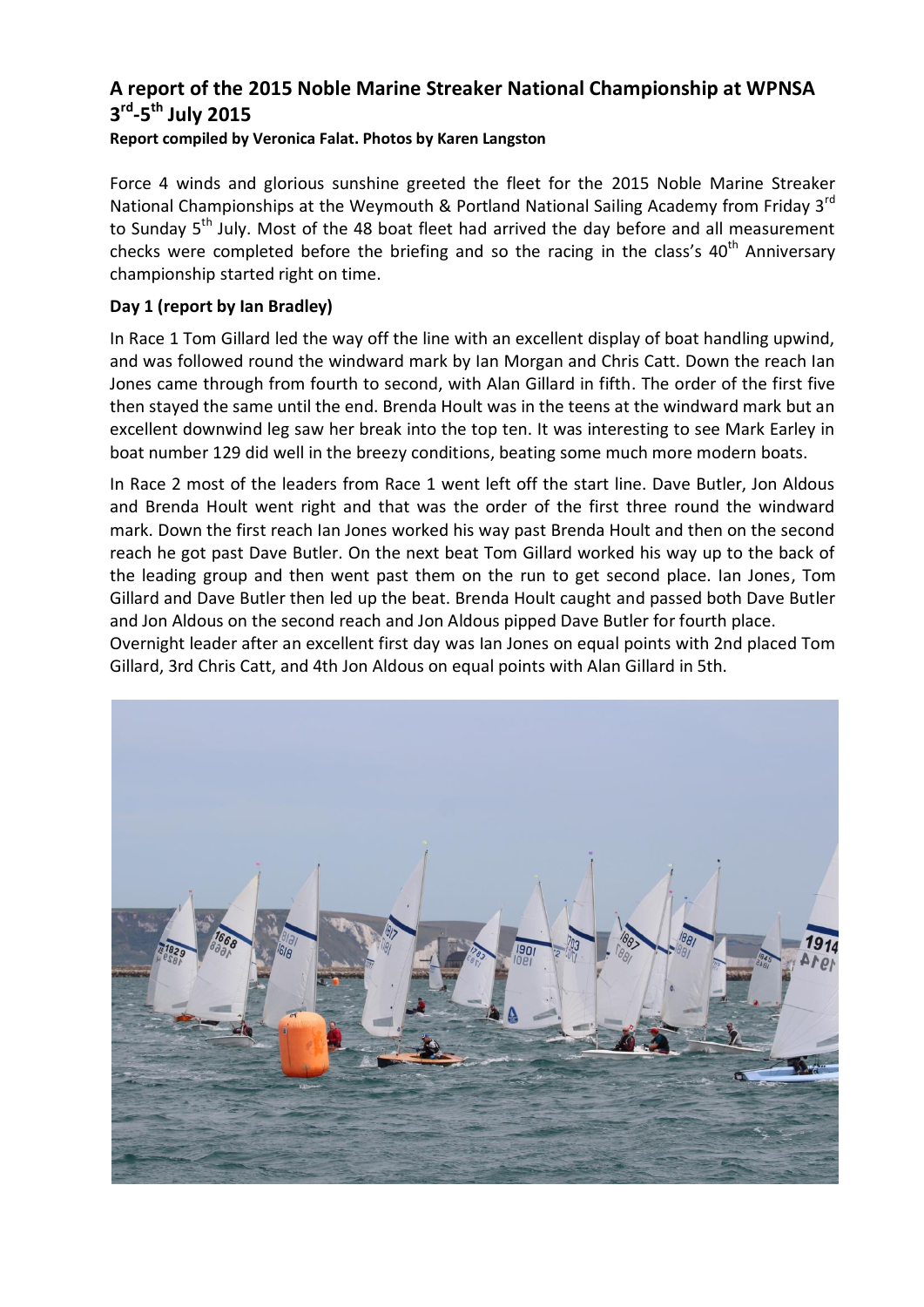# **Day 2 (report by Lawrence Creaser)**

With a stronger breeze than anticipated, the fleet launched again in bright, sunny conditions to resume the 40th National Championship.

At the start of Race 3, the heavier sailors were champing at the bit to improve their scores from the previous day. As usual, superior boat handling and expert analysis of wind conditions saw the front runners aim for the pin end, heading for Portland Bill. With Ian Jones and Tom Gillard pushing each other hard, sprinting away from the rest of the fleet in their own scrap, it was Tom who emerged at the front of the fleet to take the gun.

After a short break for lunch, Race 4 was started in an ever increasing breeze bringing grins from the likes of Dave Butler who could have been the only sailor not to have touched the kicker! Once again the fleet was well behaved off the start line, with everyone getting away cleanly. Another sailor happy with the increasing wind conditions was Ian Morgan and he and Dave Butler battled constantly upwind; Ian Morgan prevailed and led around the first mark onto the reaches. Meanwhile, behind them Tom Gillard and Ian Jones resumed their battle with even more intensity, both engaged in a luffing battle on all points of course. Despite this, their speed didn't suffer as they once again popped out in front of the fleet. After constant dogfighting all over the fleet, with positions changing at all times, Tom once again took the gun, with Ian Jones following closely behind. Ian Morgan won his battle over Dave Butler coming across the line in 3rd, with Chris Catt in 4th after an impressive display of gutsy downwind sailing.

Race 5 saw the breeze holding its strength as the sea breeze added to the gradient wind, with some tired legs starting to show throughout the fleet. Ian Jones managed to get clear of the fleet after rounding the windward mark in first place. After taking the left-hand side of the course, Tom Gillard found himself having to duck multiple boats, leaving him with a lot of work to do to continue his low scoring. Ian Morgan proved himself to be Mr Consistency on the second day, after another race of duking it out with Dave Butler, coming home in 3rd place once again.

The overall picture at the end of Day 2 saw Tom Gillard take the lead from Ian Jones after a day with two wins and a 2nd place. Below them the top ten had changed drastically, with Ian Morgan piling up the order after discarding a 10th place, with Chris Catt moving down to 4th place after an incident filled final race. The variety of the sail makers in the class is really shown off, with the top 6 all using a different sail maker.

## **Day 3 (report by James Wilson)**

Race 6: The forecast for the day was to start with lighter winds which came as good news to some of the fleet who had been struggling with the stronger winds of the previous two days. Whilst rigging in the shelter of the WPNSA main building, this forecast seemed to be holding true. However, as the fleet took to the water for the penultimate race of the regatta, it was clear that the wind had built to be more than had been forecast. Having behaved for all the previous starts race 7 saw the only general recall of the championship, the slight pin end bias on the line seeming too tempting to pass up. The race started on the next attempt with the two forerunners opting to start at opposing ends of the line. Tom Gillard won the committee boat end of the line but it was Ian Jones (who had started at the pin end) who came out ahead at the windward mark and was able to hold his lead to the finish.

Race 7: With Tom Gillard and Ian Jones both having three firsts and three seconds, each needed to win the last race to take the championship. Unfortunately, due to much commotion at the committee boat end of the line, Ian Jones fell foul to an individual recall which saw him out of contention for the final race. Dave Butler continued to capitalise on the breezier conditions and was the first to make the bear away around the windward mark, closely followed by Ian